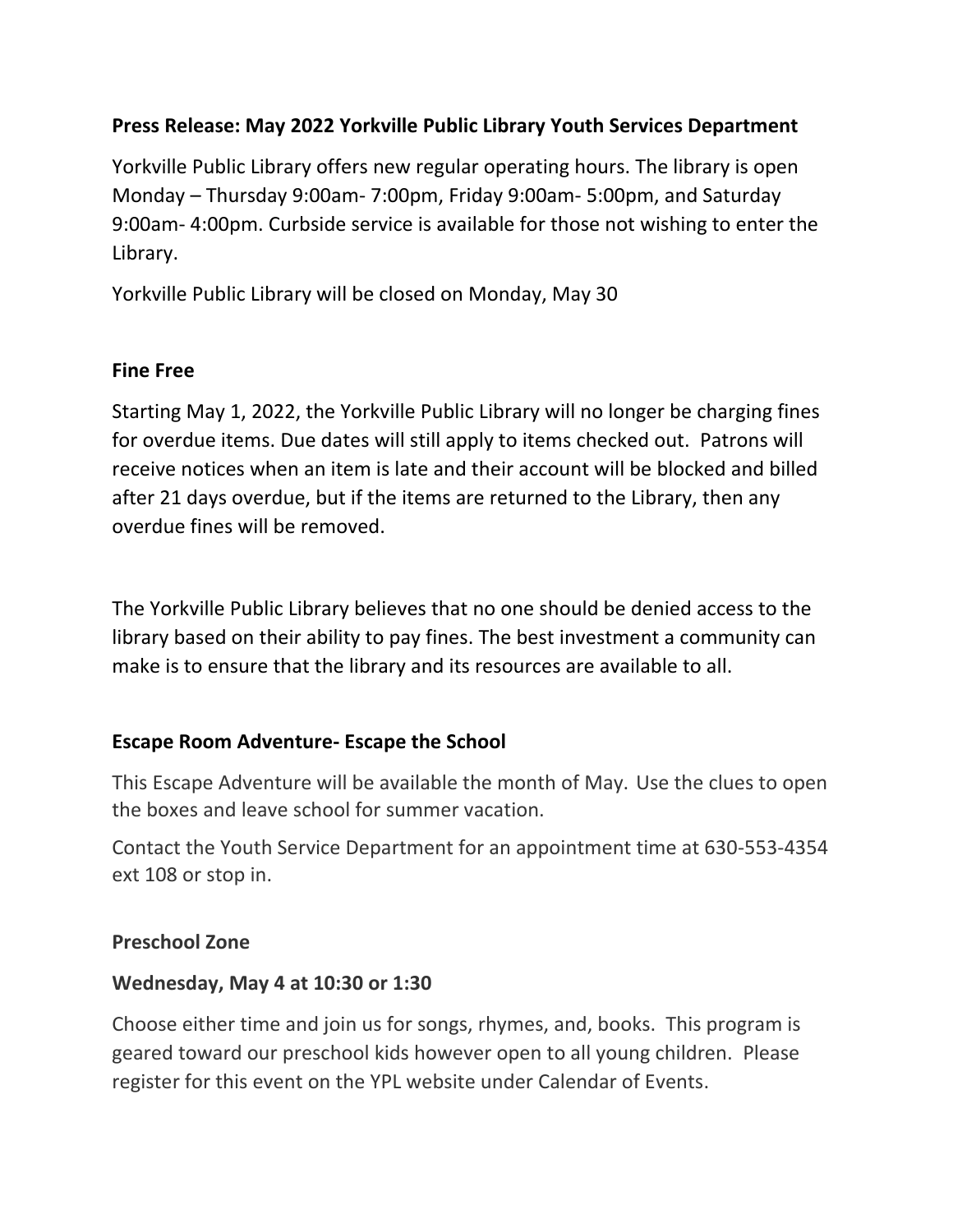## **Window Art**

# **May 2-6 by appointment at YPL**

Help us liven up the library with window art. Please contact the Youth Service Department for an appointment time at 630-553-4354 ext 108. Space is limited.

# **DROP IN STORY TIME** (at YPL)

## **Every Friday at 10:30**

Join us at YPL every Friday at 10:30 for Drop In Story Time. This story time is held in the Children's area of the library. A volunteer from The Friends of the Library is our special reader.

# **Virtual 3-D Printing**

Leah English provides a step by step tutorial on how to use Tinkercad. Tinkercad is an easy to use 3D CAD design tool, where you can create an object that we can print on our 3D printer. Check out the library's website to link to the YPL YouTube channel, follow the steps to create your own 3D printed piece. Prints cost \$0.20 per gram. Please send your creations to [jweiss@yorkville.lib.il.us](mailto:jweiss@yorkville.lib.il.us)

# **BOOK CLUB- 3 rd and 5th GRADE**

## **Monday, May 9 and 23 at 4:30-5:00**

In this two session book club, the participants will receive the book on May 9 to read at home. Then it will be discussed at the following session on May 23. Please register for both days on the YPL website.

# **Wednesday, May 11 and 25 at 10:00am on YPL Facebook Page**

Join Señora Katalina on the Yorkville Public Library Facebook page for Story Time in Spanish. This is recorded for your convenience.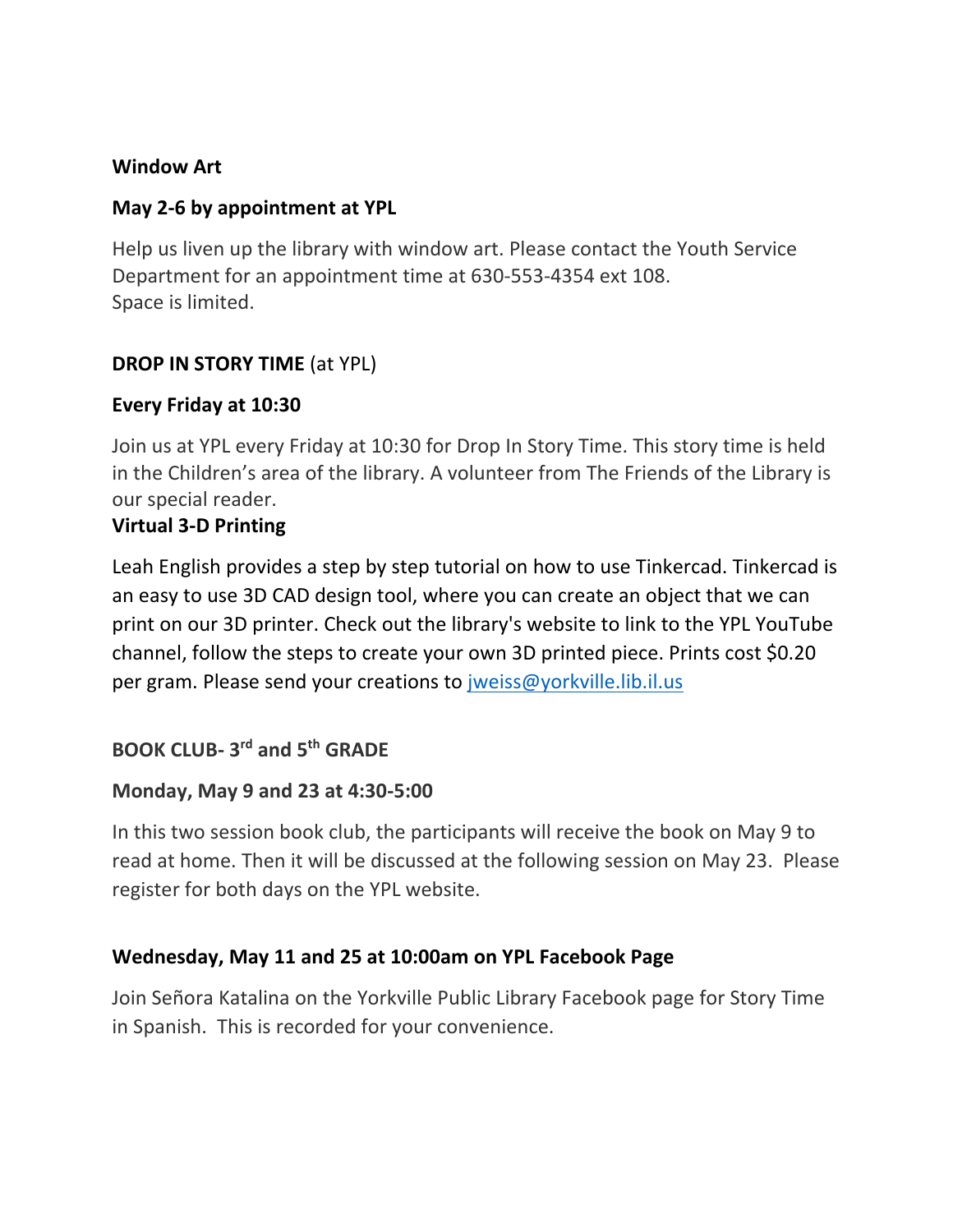## **Tots and Toddlers**

### **Wednesday, May 11 at 10:30**

Join us for songs, stories, and dancing. Your child will receive a take home craft to complete. Please register for this event on the YPL website under Calendar of Events. If you are unable to attend after registration, cancel so others can attend.

# **BOOK CLUB- 1 ST and 2ND GRADE**

## **Thursday, May 12 and 19 at 4:30-5:00 at the Yorkville Public Library**

In this two session book club, we will read an easy chapter book. Please register for both days on the YPL website.

#### **LEGO Kits at YPL**

#### **Monday, May 16 – 20** (in-house, any day/anytime)

Come by the Library anytime during the week and we will provide you a container of various LEGOs to use in the library. Using only the bricks provided and your creativity, to make your build. Your creation will be added to the LEGO display at the library. Please register on the YPL website.

## **TAG- TEEN ADVISORY GROUP at the Yorkville Public Library**

#### **Tuesday, May 17 at 2:45-3:45**

This year our TAG members are focusing on "BE THE CHANGE" by giving back to the community. Teens in grades 8-12 get together to share ideas about the teen area in the library and how to provide for Yorkville. They help create and plan programs. This group also has opportunities to earn volunteer hours. Great chance to meet new people and have some fun and laughs.

**Chalk the Walk** 

**Friday, May 20 at 11:00am**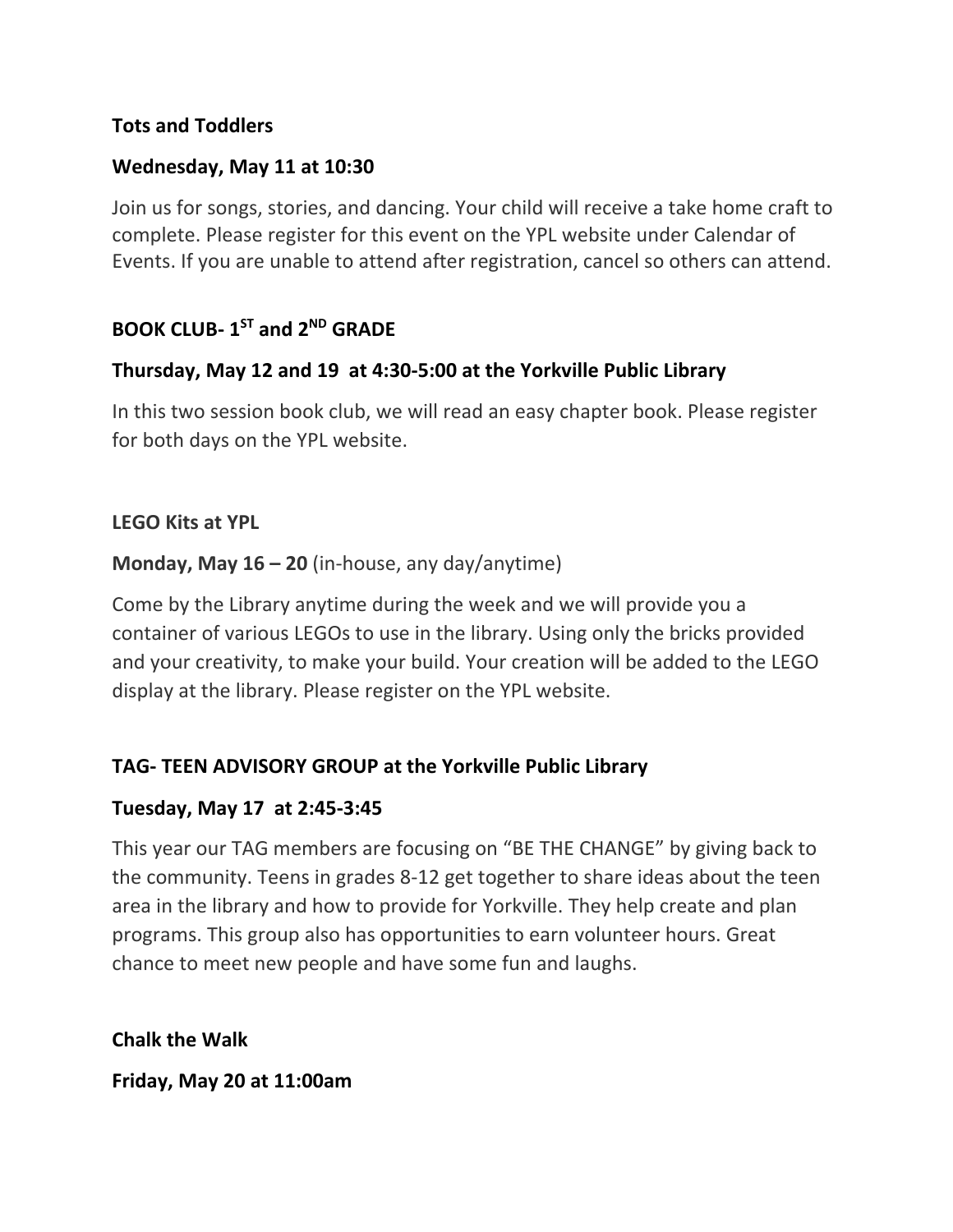After Drop In Story Time, join us in decorating the sidewalks outside the library. Please register on the YPL website. Weather permitting.

# **Read with Paws Saturday, May 21 at 10:30-11:30**

Please contact the library at 630-553-4354 ext. 108 for your 15 minute time slot. Children can come to the library, select a book and read to a furry friend. All therapy dogs and handlers have been certified by an accredited organization. This program was designed originally because children feel less pressure to read to a dog than an adult; so it was meant to be a way to help struggling readers or even just encourage reading. It is open to all levels of readers and non-readers. Please register for your 15 minute time slot at the Youth Ref desk. Space is limited.

# **Story Walk at YPL (outside)**

# **Monday, May 23- Friday, May 27**

The author, Ruth Chan is visiting the Y115 schools. We are highlighting one of her books, "Thank you, Neighbor!" with a Story Walk. Please stop by the west side of the library anytime this week to enjoy this book.

# **Literacy Centers**

# **Tuesday, May 24 – Thursday, May 26 @ 9:00 am – 6:00 pm or Friday, May 27 @ 9:00- 2:00**

# Ages 3-6

Stop by any time Tuesday – Friday to experience a parent guided opportunity for hands on literacy instruction. Literacy Centers are designed to give children ample opportunity to practice the very important skills of listening, reading, writing, and speaking.

# **YA Teen Book Club**